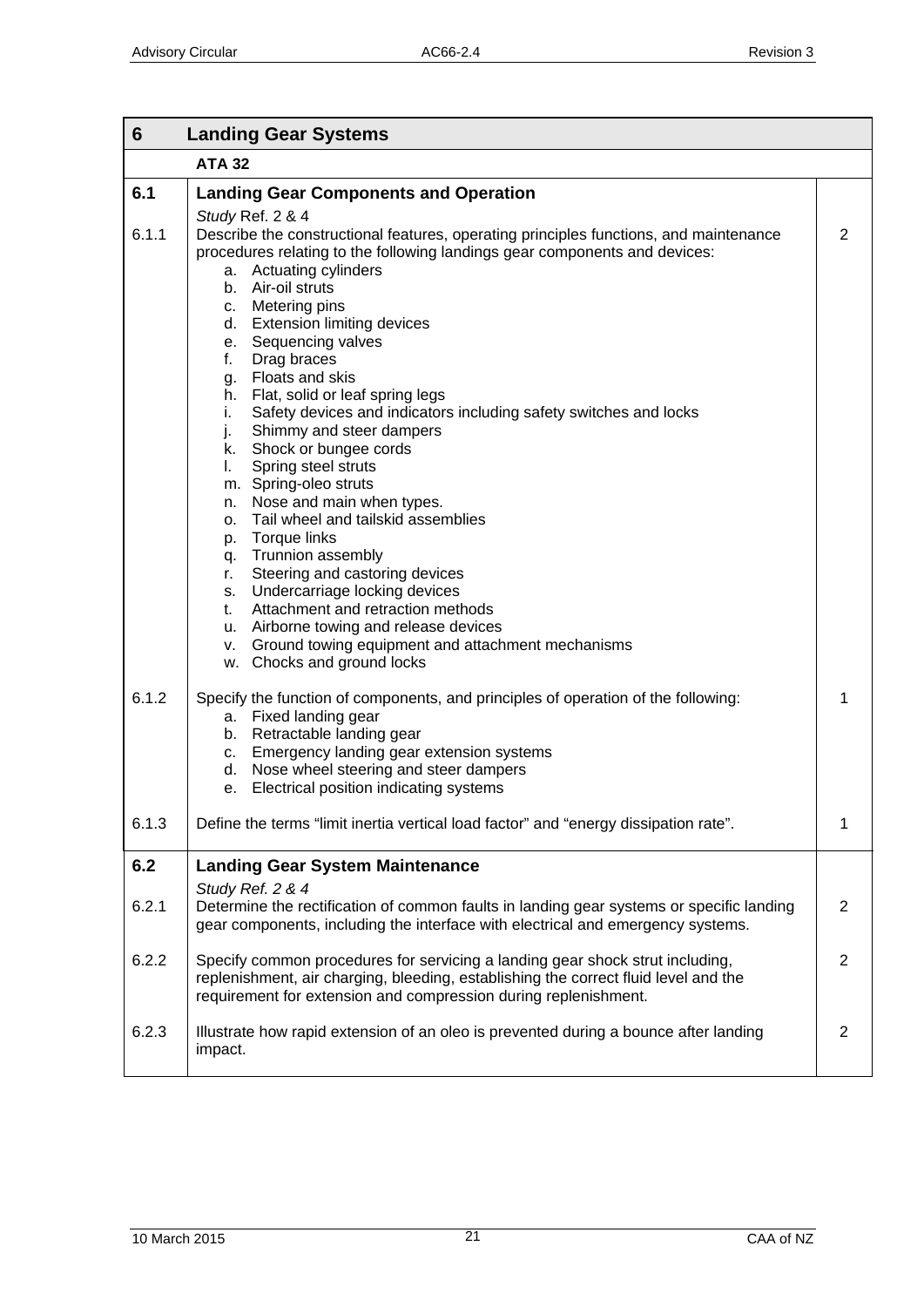| 6.2.4  | Describe a typical retraction test after undercarriage servicing. This should include the                                                          | 1              |
|--------|----------------------------------------------------------------------------------------------------------------------------------------------------|----------------|
|        | following activities:                                                                                                                              |                |
|        | a. Positioning the aeroplane<br>b. Safety placards                                                                                                 |                |
|        | c. Power supplies                                                                                                                                  |                |
|        | d. Checking and adjusting safety devices/switches                                                                                                  |                |
|        | e. Retraction and extension sequencing and timing                                                                                                  |                |
|        | Checking door clearances and sequencing<br>f.                                                                                                      |                |
|        | g. Travel and locking                                                                                                                              |                |
|        | h. Adjustments                                                                                                                                     |                |
|        | Control operation and cockpit indication<br>i.<br>Alignment<br>j.                                                                                  |                |
| 6.2.5  | Determine typical landing gear system faults from wiring diagrams.                                                                                 | $\overline{2}$ |
| 6.3    | <b>Wheels, Tyres and Tubes</b>                                                                                                                     |                |
|        | Study Ref. 2 & 4                                                                                                                                   |                |
| 6.3.1  | Describe the construction of new and retreaded aeroplane tyres, identify them by their<br>markings, and state their applications.                  | $\overline{2}$ |
| 6.3.2  | Describe the following factors in respect of aircraft tyres:                                                                                       | $\overline{2}$ |
|        | a. Types of tread pattern                                                                                                                          |                |
|        | b. Tyre size classification                                                                                                                        |                |
|        | c. Tyre construction                                                                                                                               |                |
|        | d. Speed limits<br>e. Identification and markings                                                                                                  |                |
|        | Pressures<br>f.                                                                                                                                    |                |
|        | g. Valves                                                                                                                                          |                |
|        | h. Safety devices                                                                                                                                  |                |
|        | Inflation<br>i.                                                                                                                                    |                |
|        | j.<br>Inspection and maintenance practices                                                                                                         |                |
| 6.3.3  | Describe the various types of wheel assembly used on aeroplane, and state their<br>application.                                                    | $\overline{2}$ |
| 6.3.4  | Describe the types of wheel componentry including, bearings, grease and dust seals,<br>spacers and locking devices.                                | $\overline{2}$ |
| 6.3.5  | Specify typical procedures for wheel bearing servicing and adjustment.                                                                             | 1              |
| 6.3.6  | State how sealing is accomplished on split half wheel assemblies.                                                                                  | $\overline{2}$ |
| 6.3.7  | Specify the procedures and precautions to be observed during the fitment,<br>deflation/inflation and balancing of wheel, tyre and tube assemblies. | $\overline{2}$ |
| 6.3.8  | State the purpose of vent holes in tubeless aeroplane tyres.                                                                                       | $\overline{2}$ |
| 6.3.9  | Explain the use of balance and slip marks and why the valve is located in a particular                                                             | $\overline{2}$ |
|        | position relative to the tyre.                                                                                                                     |                |
| 6.3.10 | Determine faults and damage to tyres, including such things as uneven wear and creep.                                                              | $\overline{2}$ |
| 6.3.11 | Describe the common maintenance practices associated with the following:                                                                           | $\overline{2}$ |
|        | Nose wheel shimmy damping<br>а.<br>Toe-in<br>b.                                                                                                    |                |
|        | Toe-out<br>C.                                                                                                                                      |                |
|        | Camber (positive and negative)<br>d.                                                                                                               |                |
|        |                                                                                                                                                    |                |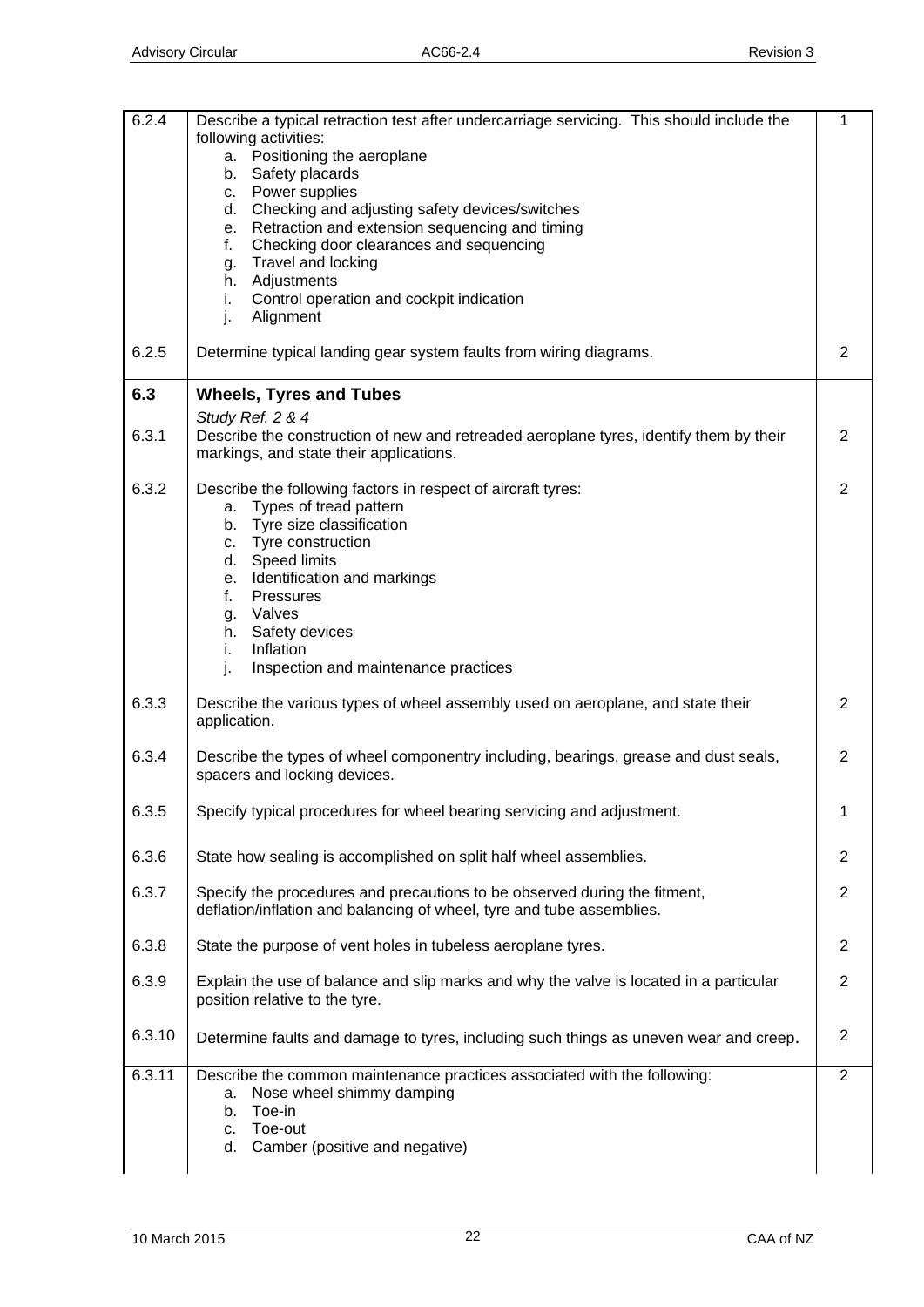| 6.3.12       | Specify the handling and storage procedures associated with tyres and tubes.                                                                                                                                                                                                               | $\overline{2}$ |
|--------------|--------------------------------------------------------------------------------------------------------------------------------------------------------------------------------------------------------------------------------------------------------------------------------------------|----------------|
| 6.4<br>6.4.1 | <b>Aeroplane Brakes</b><br>Study Ref. 2 & 4<br>Describe the construction, function and operation of the following basic braking systems:                                                                                                                                                   | 2              |
|              | Disc brakes (single)<br>a.<br>Master cylinders<br>b.<br>c. Compensator valves<br>d. Park brakes<br>e. Single and dual-servo brakes<br>f.<br>Drum brakes                                                                                                                                    |                |
| 6.4.2        | State how pad pressure is equalised on single disk brakes.                                                                                                                                                                                                                                 | 2              |
| 6.4.3        | Specify the cause, effects, and rectification of common brake faults including<br>deterioration of brake hoses.                                                                                                                                                                            | $\overline{2}$ |
| 6.4.4        | Specify common heat dissipation methods in simple aircraft braking systems.                                                                                                                                                                                                                | 2              |
| 6.5          | <b>Maintenance of Aeroplane Brakes</b>                                                                                                                                                                                                                                                     |                |
| 6.5.1        | Study Ref. 2 & 4<br>Describe in general terms the following brake maintenance activities on light aeroplane:<br>Bleeding<br>a.<br>Adjusting<br>b.<br>c. Checking pads for wear<br>Oil decontamination<br>d.<br>e. Deglazing<br>Checking discs for buckling, cracks, scoring and wear<br>f. | 2              |
|              | Rectification of; brake binding, uneven wear, slipping, leaking seals and uneven<br>g.<br>braking effect<br>Equalisation of pad/disc pressures<br>h.                                                                                                                                       |                |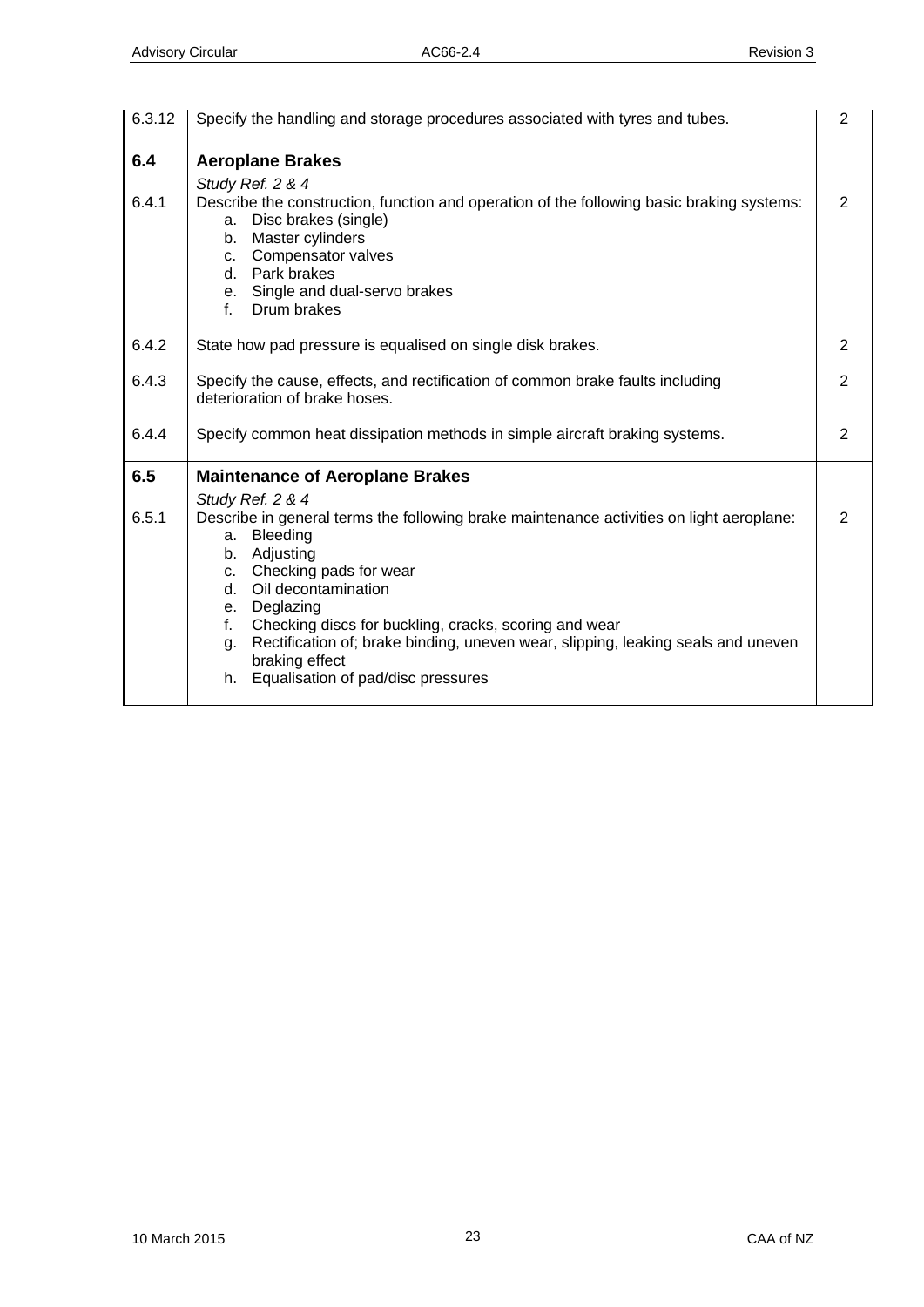| $\overline{7}$ | <b>Fuel Systems</b>                                                                                                                                                                                                                                                                                                                                                                                                                                                                                                                                                                                                                                                                                                                                                                                                                                                                                  |                |
|----------------|------------------------------------------------------------------------------------------------------------------------------------------------------------------------------------------------------------------------------------------------------------------------------------------------------------------------------------------------------------------------------------------------------------------------------------------------------------------------------------------------------------------------------------------------------------------------------------------------------------------------------------------------------------------------------------------------------------------------------------------------------------------------------------------------------------------------------------------------------------------------------------------------------|----------------|
|                | <b>ATA 28</b>                                                                                                                                                                                                                                                                                                                                                                                                                                                                                                                                                                                                                                                                                                                                                                                                                                                                                        |                |
| 7.1            | <b>Aviation Fuels</b>                                                                                                                                                                                                                                                                                                                                                                                                                                                                                                                                                                                                                                                                                                                                                                                                                                                                                |                |
| 7.1.1          | Study Ref. 2 & 4<br>Describe the following:<br>Types, properties and applications of aviation fuels<br>а.<br>b. Fuel colour coding<br>c. Fuel storage<br>d. Common causes of fuel contamination<br>e. Quality control of fuel including water testing procedures, proprietary test<br>products and test equipment<br>Storage life and fuel deterioration<br>f.<br>g. Fuel dispensers including hydrants, bowsers and hand pumps<br>h. Pressure refuelling precautions<br>Refuelling procedures including electrostatic bonding<br>i.<br>Reuse of drained or decanted fuel<br>j.<br>k. Disposal of fuel<br>Drum refuelling precautions<br>L.<br>m. Fuel compatibility with seals<br>Common sources of fuel system contamination<br>n.<br>o. Preventing/rectifying fuel system contamination<br>Fuel dispenser filtration devices<br>p.<br>q. Fuel-specific gravity<br>Useable and unusable fuel<br>r. | 2              |
| 7.2            | <b>Fuel System Components</b>                                                                                                                                                                                                                                                                                                                                                                                                                                                                                                                                                                                                                                                                                                                                                                                                                                                                        |                |
| 7.2.1          | Study Ref. 2 & 4<br>Describe the construction, operation, function, inspection and maintenance of the<br>following fuel system components:<br>a. Filters<br>b. Fuel heaters<br>c. Primers<br>d. Fuel pumps (rotary vane and gear)<br>e. Pumps - auxiliary/booster/ejector/jet<br><b>Strainers</b><br>f.<br>Tanks (rigid, flexible, integral) cells and associated hardware<br>q.<br>Fuel tank scuppers and baffle plates<br>h.<br>Check valves, non return valves, flapper valves and cocks<br>i.<br>Fuel pipes and hose assemblies<br>j.<br>Drains, water drains, sumps, and stack/stand pipes<br>k.<br>Flow meters<br>I.<br>m. Contents/pressure indicating and warning systems<br>Cross feed, transfer and dump devices and systems<br>n.<br>Refuelling, defuelling and dump valves<br>0.<br>Fuel tank venting systems<br>p.                                                                      | $\overline{2}$ |
| 7.3<br>7.3.1   | <b>Fuel Tanks</b><br>Study Ref. 2 & 4<br>Describe the construction, operation and maintenance of the following types of fuel<br>tanks:<br>Integral fuel tanks<br>a.<br>b. Detachable fuel tanks<br>c. Internal/external fuel tanks                                                                                                                                                                                                                                                                                                                                                                                                                                                                                                                                                                                                                                                                   | 2              |
|                | d. Bladder fuel cells                                                                                                                                                                                                                                                                                                                                                                                                                                                                                                                                                                                                                                                                                                                                                                                                                                                                                |                |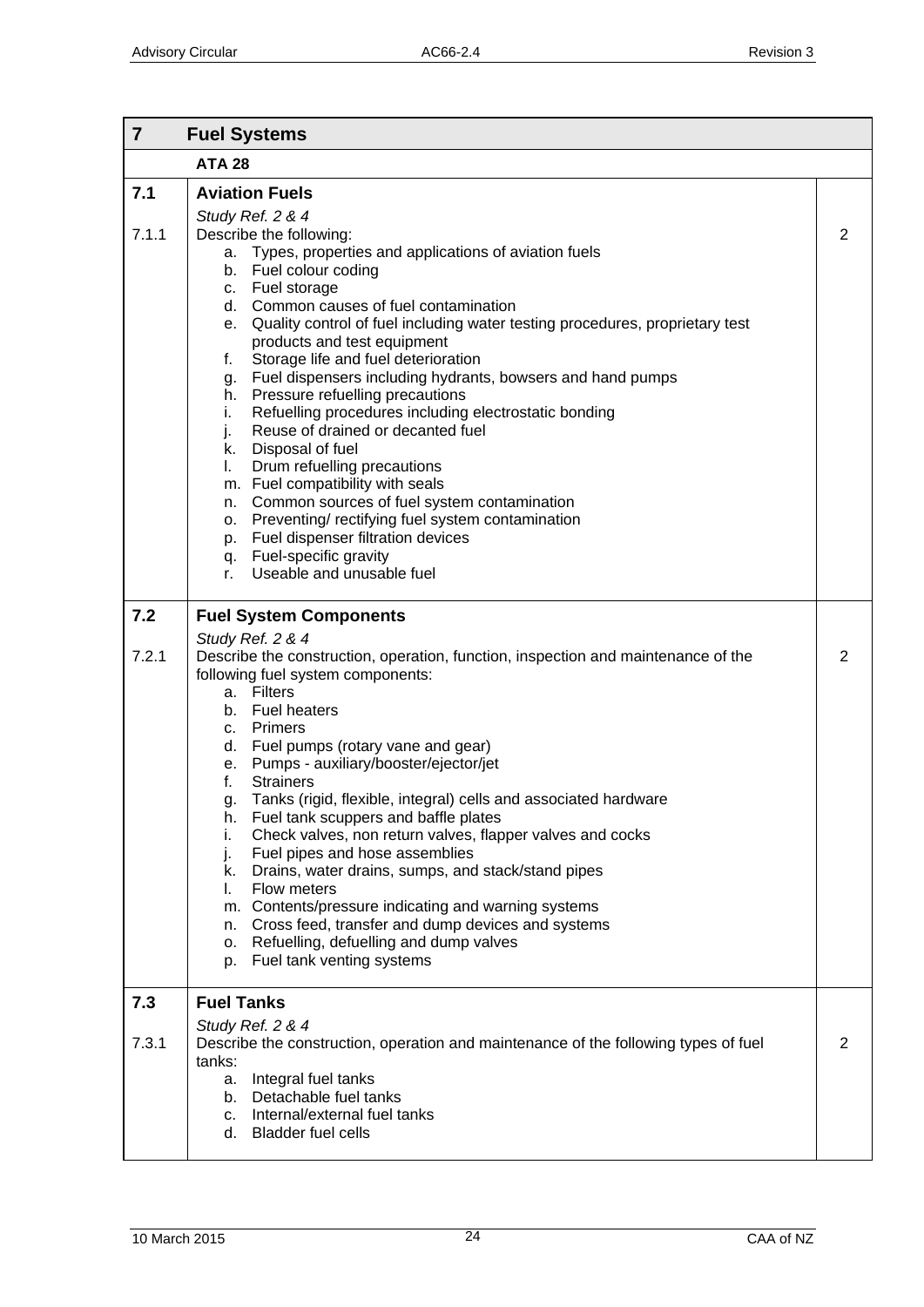| 7.4    | <b>Fuel System Maintenance</b>                                                                                                                                                                                                                                                                                                                                         |                |
|--------|------------------------------------------------------------------------------------------------------------------------------------------------------------------------------------------------------------------------------------------------------------------------------------------------------------------------------------------------------------------------|----------------|
| 7.4.1  | Study Ref. 2 & 4<br>From given information, identify the location and state the relationship of basic fuel<br>system and cross feed system components for a typical fuel system supplying piston and<br>gas turbine-engine aeroplane. Includes the electrical and instrument interfaces.                                                                               | 2              |
| 7.4.2  | Describe the following maintenance activities:<br>Fuel flow checks<br>a.<br>b. Fuel transfer checks<br>Fuel system and dip stick calibration<br>C.<br>Fuel system decontamination<br>d.<br>Fuel tank/system leak testing and sealing, both internal and external<br>e.<br>Rectification of asymmetric fuel feeding<br>f.<br>Identification marking of fuel lines<br>g. | $\overline{2}$ |
| 7.4.3  | Explain why the airspaces are interconnected on gravity feed fuel tanks.                                                                                                                                                                                                                                                                                               | 3              |
| 7.4.4  | Describe the operation (electrical and mechanical) of a typical fuel system when feeding<br>an engine and transferring fuel between tanks.                                                                                                                                                                                                                             | 2              |
| 7.4.5  | Describe the operation of a jet pump in an aeroplane fuel tank.                                                                                                                                                                                                                                                                                                        | $\overline{2}$ |
| 7.4.6  | State the reasons a jet pump is used in lieu of an electrical or mechanical driven pump.                                                                                                                                                                                                                                                                               | 1              |
| 7.4.7  | From given information, describe the effects on engine operation of faults in fuel supply<br>system components.                                                                                                                                                                                                                                                        | 1              |
| 7.4.8  | Describe how vapour is removed from the fuel in a centrifugal booster pump.                                                                                                                                                                                                                                                                                            | $\overline{2}$ |
| 7.4.9  | Explain the safety precautions when working inside an aeroplane fuel tank. Includes<br>breathing apparatus, lighting, vapour decontamination, safety lookouts and use of<br>mechanical and electrical tools.                                                                                                                                                           | 3              |
| 7.4.10 | Describe the construction, maintenance and installation of bladder type fuel cells and<br>their supporting hardware.                                                                                                                                                                                                                                                   | $\overline{2}$ |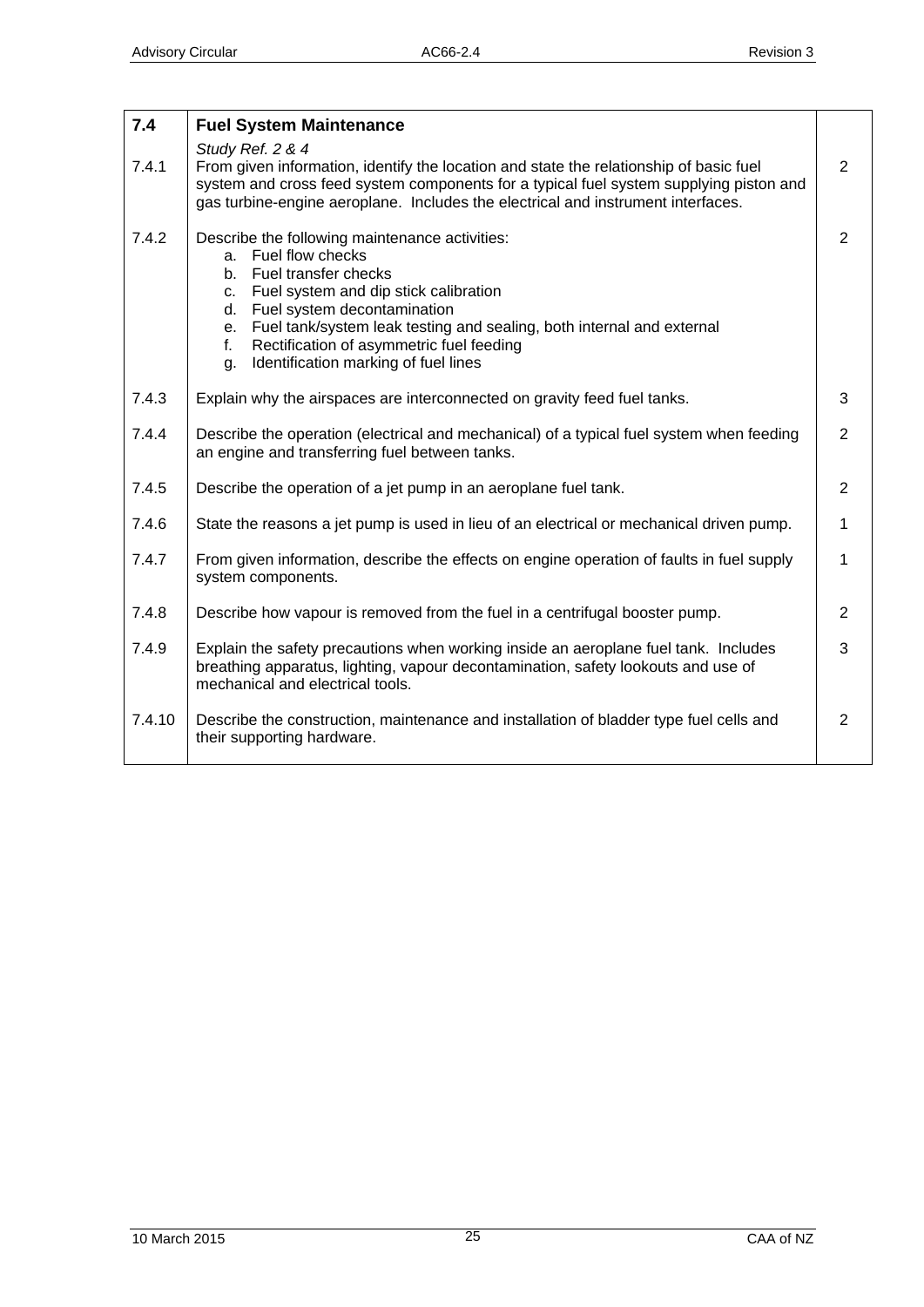| 8     | <b>Heating and Ventilation</b>                                                                                                    |   |
|-------|-----------------------------------------------------------------------------------------------------------------------------------|---|
|       | <b>ATA 21</b>                                                                                                                     |   |
| 8.1   | <b>Temperature Control and Air Distribution</b>                                                                                   |   |
|       | Study Ref. 2 & 4                                                                                                                  |   |
| 8.1.1 | Specify the principles of operation, system layout, maintenance requirements and safety<br>precautions relating to the following: | 2 |
|       | a. Ventilation/circulation systems including the purpose of ventilating air                                                       |   |
|       | Exhaust heat exchangers and exhaust gas cabin heating systems<br>b.                                                               |   |
|       | Combustion heaters (Example Janitrol)<br>C.                                                                                       |   |
|       | Valves (including air/fire valves), ducts and controls<br>d.                                                                      |   |
|       | e. Expansion bellows and supports                                                                                                 |   |
|       | Vapour wick pre-heater elements                                                                                                   |   |
|       | Thermal cut-outs and glow plugs<br>g.                                                                                             |   |
|       | h. Electrical heaters                                                                                                             |   |
|       | Temperature control equipment<br>ı.                                                                                               |   |
| 8.1.2 | Specify the essential requirements for the operation of a combustion heater.                                                      | 2 |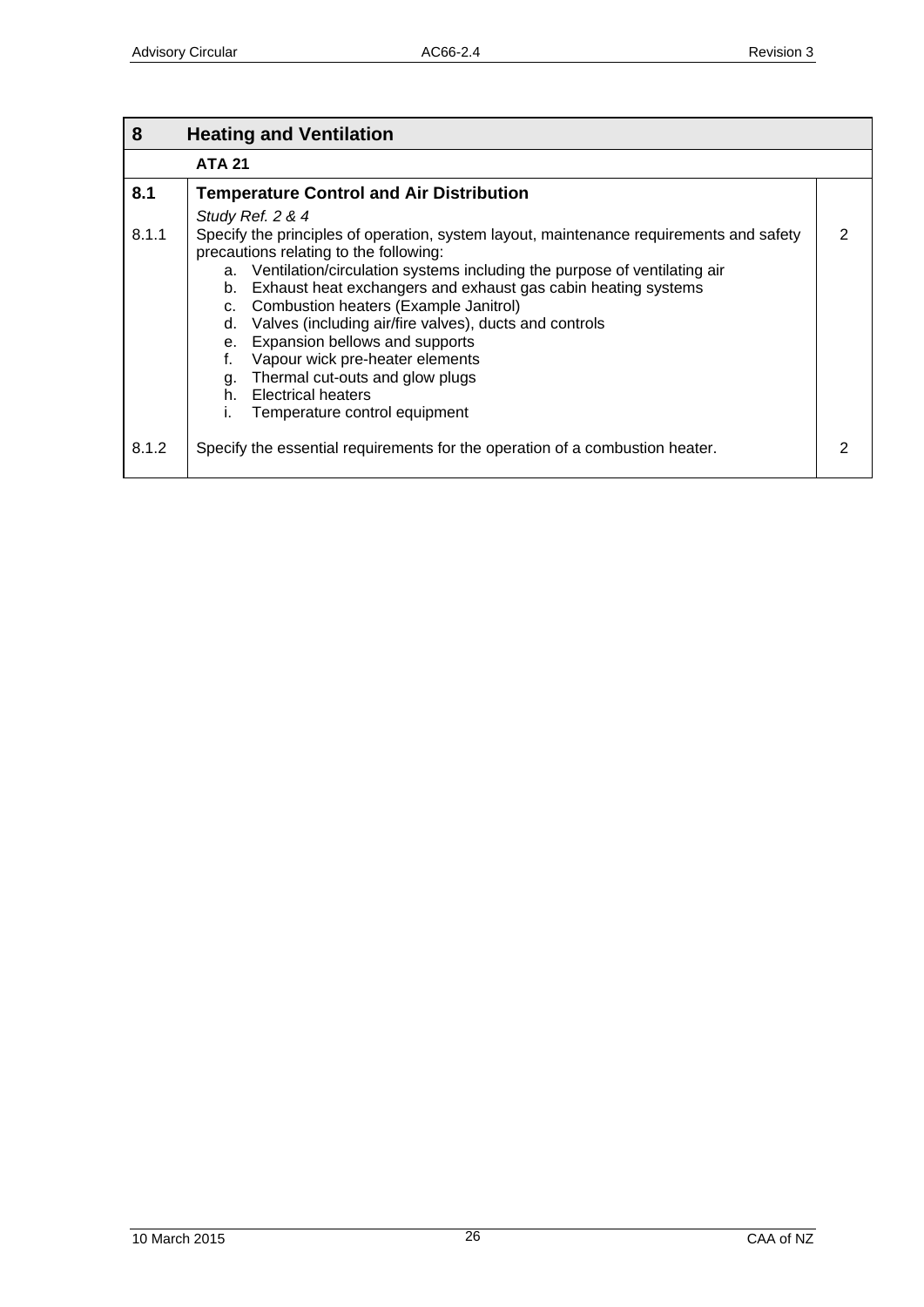r

 $\blacksquare$ 

| 9     | <b>Aeroplane Weight and Balance</b>                                                                                                                                                                                                                                                                                                                                                                                                                                                                                                                                                                                                                                                                  |   |
|-------|------------------------------------------------------------------------------------------------------------------------------------------------------------------------------------------------------------------------------------------------------------------------------------------------------------------------------------------------------------------------------------------------------------------------------------------------------------------------------------------------------------------------------------------------------------------------------------------------------------------------------------------------------------------------------------------------------|---|
|       | ATA <sub>8</sub>                                                                                                                                                                                                                                                                                                                                                                                                                                                                                                                                                                                                                                                                                     |   |
| 9.1   | Theory of Weight and Balance Control for Aeroplanes                                                                                                                                                                                                                                                                                                                                                                                                                                                                                                                                                                                                                                                  |   |
| 9.1.1 | Study Ref. 2, 4 & 7<br>Describe the meaning and application of the following weight and balance terms and<br>show appropriate calculations where required:<br>a. Centre of gravity (CG)<br>b. Aeroplane weight, total weight and empty weight<br>c. Theory of weight and balance<br>d. Weight limitations                                                                                                                                                                                                                                                                                                                                                                                            | 2 |
|       | e. Mean aerodynamic chord (MAC)<br>CG design limits<br>f.<br>g. Aeroplane loading aspects<br>h. Aeroplane operating weight<br>i.<br>Overloaded aeroplane<br>Empty weight CG range<br>j.<br>k. Useful load and loading for unaffected C of G<br>Arm<br>L.                                                                                                                                                                                                                                                                                                                                                                                                                                             |   |
|       | m. Datum/reference datum<br>n. Main wheel centreline<br>Moments (positive and negative) and total moment. Includes calculation of the<br>0.<br>moment of an item about the datum<br>p. Total moment<br>q. Aeroplane weighing configuration<br>r. Weighing points<br>s. Minimum fuel requirements<br>Zero fuel weight<br>t.<br>u. Unusable fuel and oil<br><b>Ballast</b><br>V.<br>W. Shifting weight<br>x. Adverse-loaded CG<br>y. Forward/rearward adverse-loading check<br>z. Extreme condition check<br>aa. Maximum gross weight check<br>bb. Maximum takeoff weight<br>cc. Maximum landing weight<br>dd. Ramp weight<br>ee. Tare weight<br><b>Fluid levels</b><br>ff.<br>gg. Installed equipment |   |
| 9.1.2 | Apply the formulae for making weight and balance calculations as follows:<br>a. Calculation of ballast required to shift C of G by a specified amount<br>b. Location of C of G for nose and tail wheel aeroplanes<br>c. Empty weight changes<br>d. Percentage of MAC<br>e. Calculation of moments<br>f.<br>Shifting weight<br>g. Addition and removal of equipment or ballast                                                                                                                                                                                                                                                                                                                        | 2 |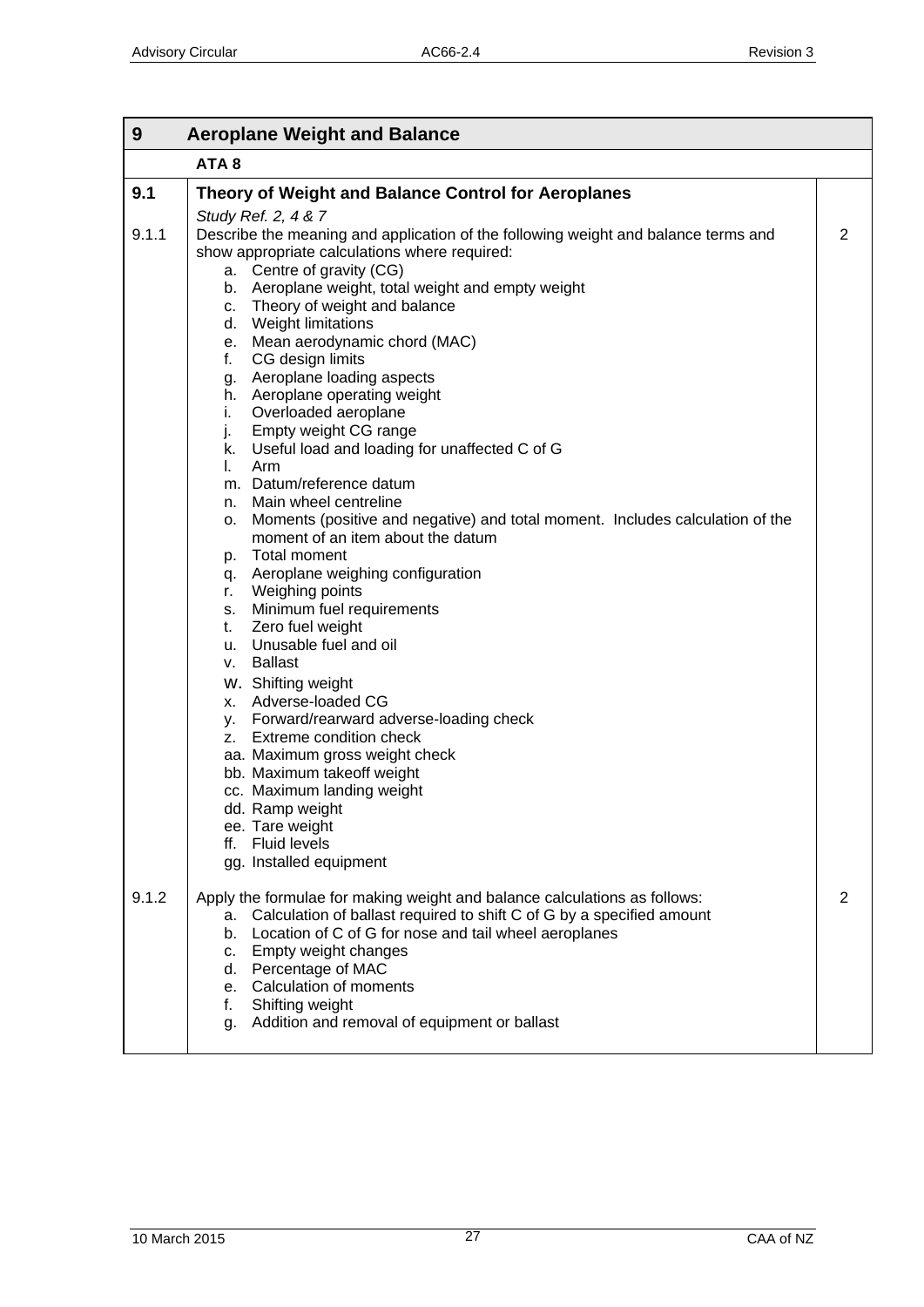| 10     | <b>Equipment and Furnishings</b>                                                                                                                                                                                                                                                                                                                                                                                                                                                                                                                                                                                                                             |  |
|--------|--------------------------------------------------------------------------------------------------------------------------------------------------------------------------------------------------------------------------------------------------------------------------------------------------------------------------------------------------------------------------------------------------------------------------------------------------------------------------------------------------------------------------------------------------------------------------------------------------------------------------------------------------------------|--|
|        | <b>ATA 25</b>                                                                                                                                                                                                                                                                                                                                                                                                                                                                                                                                                                                                                                                |  |
| 10.1   | <b>Emergency and Role Equipment</b>                                                                                                                                                                                                                                                                                                                                                                                                                                                                                                                                                                                                                          |  |
| 10.1.1 | Study Ref 2, 4 & 5<br>Specify the principles of operation, precautions, installation and maintenance<br>requirements for the following equipment and furnishings:<br>a. Life jackets<br>b. Life rafts, dinghies and slides<br>c. First aid kits and crash axes<br>d. Emergency floatation equipment<br>e. Portable fire extinguishers<br><b>Emergency Locator transmitters</b><br>f.<br>Cargo handling and retention devices<br>g.<br>Seats, seatbelts, harnesses (passengers and crew)<br>h.<br>Fire and smoke detection and warning systems<br>Fire extinguisher squibs and pyrotechnics<br>J.<br>k. Floats, skis, panniers and stretchers<br>Loud hailers |  |